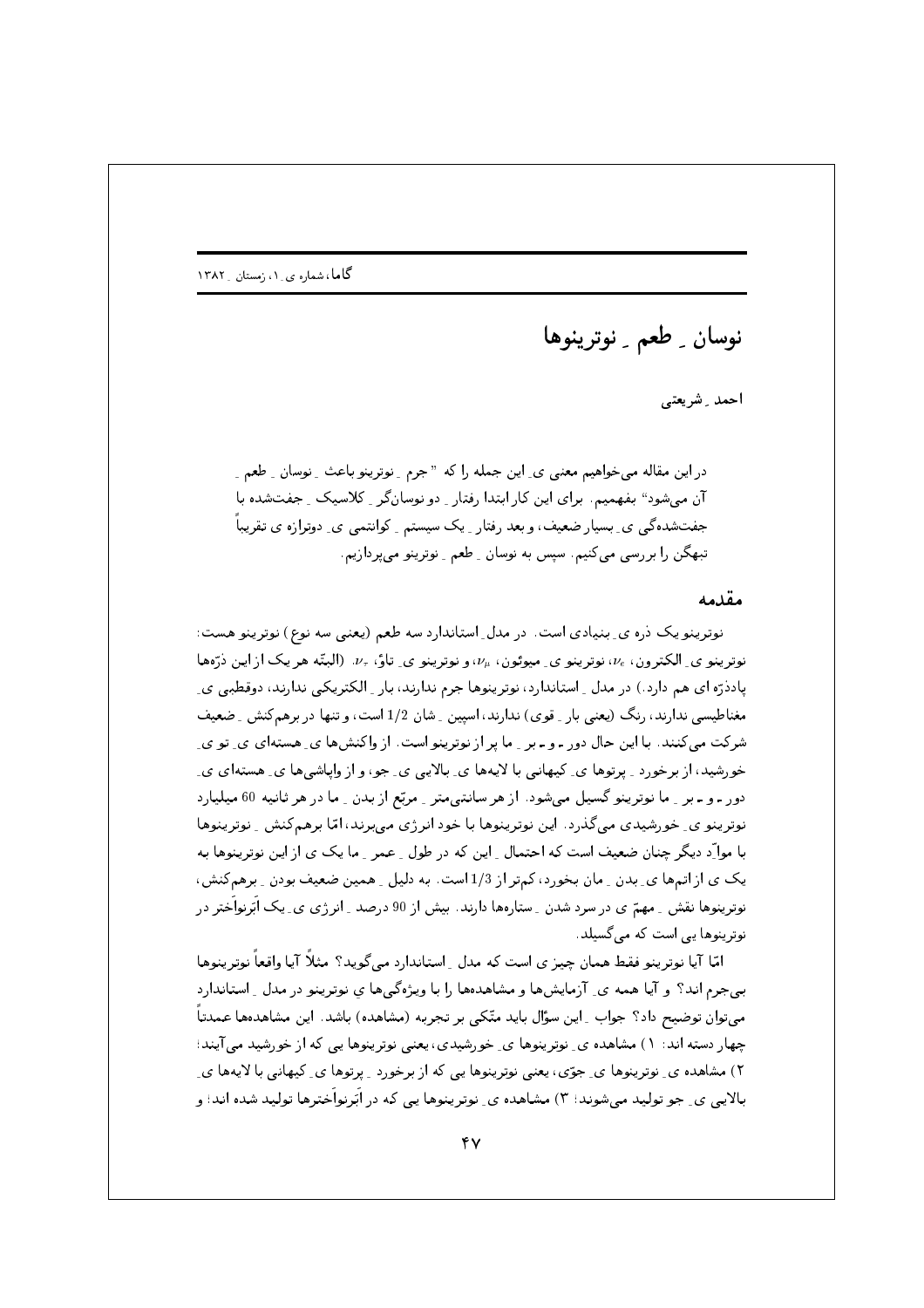۴) مشاهده ی ِ نوترینوها یی که در شتابدهندهها و واکنش گاهها ی ِ هستهای تولید می شوند.

برا ی ِ توضیح ِ برخ ی از پدیدهها یی که در این آزمایشها دیده می شود، فیزیک پیشهها ناچار شده اند مدلها یی بسازند که " در آنها نوترینوها جرم دارند، به طور ی که این جرمها باعث ِ نوسان ِ طعم ِ نوترینوها میشود". در این نوشته، بی آن که بخواهیم وارد ِ جزئیّات ِ فیزیک ِ نوترینوها بشویم، می خواهیم معنی ی ِ این جمله را که "جرم ِ ِ نوترینو باعث ِ ِ نوسان ِ طعم ِ آن میشود" بفهمیم. برا ی ِ سادهتر شدن \_ بحث، فرض مى كنيم فقط دو طعم نوترينو هست، نوترينو ي\_ الكترون و نوترينو ي\_ میوئون. برا ی ِ کسان ی که میخواهند در باره ی ِ نوترینوها بیشتر بدانند، در انتها ی ِ مقاله چند مرجع ذکر شده است.

رفتار ِ دو نوسانگر ِ کلاسیک ِ یکسان با جفتشدهگی ی ِ بِسیارِ ضعیف برا ی ِ درک ِ پدیده ی ِ نوسان، بهتر است از یک مثال ِ ساده در مکانیک ِ کلاسیک شروع کنیم. دو نوسان گر \_ جفت شده ی\_ زیر را در نظر بگیرید.

> $m\ddot{x}_1 = -K x_1 - K'(x_1 - x_2), \quad m\ddot{x}_2 = -K x_2 + K'(x_1 - x_2).$  $(1)$

فرض کنید K' & K. با حل ِ مسئله ی ِ نوسانها ی ِ این دو نوسانگر ِ جفتشده معلوم  $\omega^2 = K/m$  میشود که ویژهبسامدها ی دستگاه و (1) عبارت اند از  $\omega \pm \omega = \omega \pm \omega$ ، که در اینجا و  $\Delta\omega$ ) د آسانی می توان نشان داد که اگر در لحظه ی و $t_0=0$ یک ی از دو نوسان گر ا $\Delta\omega)^2=K'/m$  و مثلاً نوسانگر <sub>-</sub> 1 را کم ی منحرف کنیم و رها کنیم (یعنی 0 = (0)2،2 ، 0 = (0) نه، و 0 = (0)، در لحظهها ي بعد  $t$  خواهيم داشت

$$
x_1(t) = \cos \omega t \, \cos(\Delta \omega t) \, x_1(0), \qquad x_2(t) = \sin \omega t \, \sin(\Delta \omega t) \, x_1(0). \tag{2}
$$

خوب به رفتار ِ این دو تابع دقّت کنید:  $(\Delta\omega\ll\omega)\,$  در ابتدا ی ِ کار  $(t\sim 0)$  فقط نوسان گر ِ 1 است که با بسامد به نوسان می کند، امّا پس از گذشت ب زمان با $\pi/(2\Delta\omega)$  توسانگر با $T=\pi/2$  تقریباً ایستاده و نوسان گر ِ 2 است که نوسان میکند. این طرح دائماً تکرار میشود.

ببینیم چه اتّفاق ی افتاده:  $\xi = x_1 - x_2$ و  $x_1 + x_2 = \eta$ متغیّرها ی ِ بهاصطلاح طبیعی ی ِ دستگاه هستند با بسامدها ی ِ به ترتیب +u و \_w. حرکت ِ متغیّرها ی ِ معمولی ی ِ  $x_1$  و  $x_2$  ترکیب ی است از  $x_2(0) = 0$  دو نوسان ِ هم آهنگ که بسامدها ی ِ شان کم ی  $(\Delta\omega)$  اختلاف دارد. در  $t = 0$  داریم  $x_2$  پس از گذشت ِ مدّت ی  $x_2(t)$  دیگر صفر نیست. دلیل ِ این صفر نبودن هم بسیار ساده است: زیرا  $x_2$  $\mathcal{L}(0) = \eta(0) = x_1(0) \neq 0$ یک ترکیب ِ خطّی است از ع و n، و داریم ہ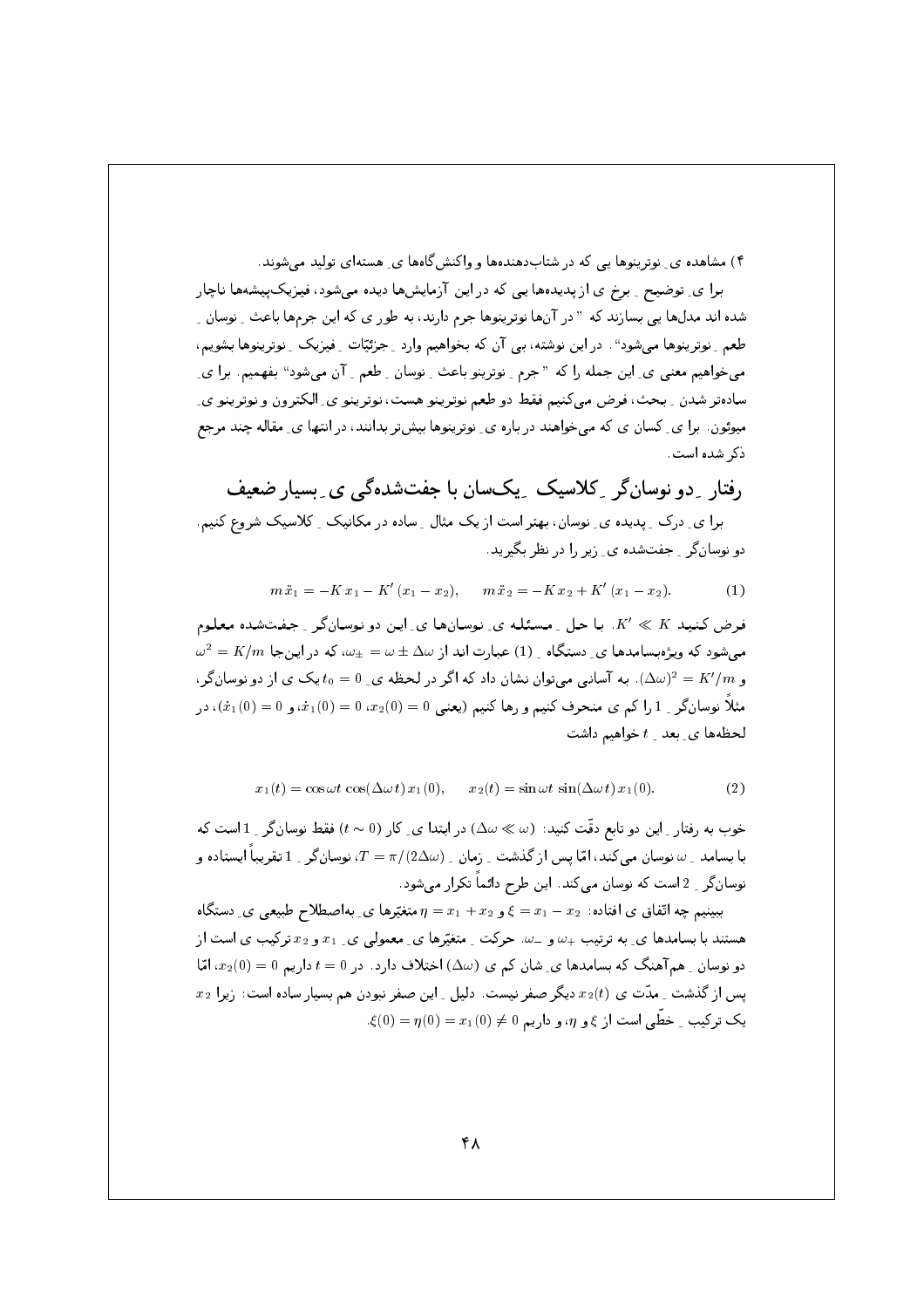رفتار کیک سیستم کوانتمی پی دوترازه پی تقریباً تنهگن

حالا یک سیستم ِ دوترازه ی ِ کوانتمی را در نظر بگیرید. فرض کنید (1| و (2| دو حالت ِ بهنجار ِ ِ عمودبرهم باشند که ویژهحالت \_ انرژی (همیلتنی) نباشند. می توان این دو حالت را بر حسب \_ دو ویژه حالت \_ انرژی نوشت. مثلاً

$$
|1\rangle = \cos \alpha |E_1\rangle + \sin \alpha |E_2\rangle, \qquad |2\rangle = -\sin \alpha |E_1\rangle + \cos \alpha |E_2\rangle \tag{3}
$$

په کمک پایین پسط و معادله ی شرُدینگر ‡می توان حساب کرد که اگر در لحظه ی صفر سیستم در حالت ِ (1| باشد، با چه احتمال ی پس از گذشت ِ زمان ِ t در حالت ِ (2| خواهد بود. نتیجه یِ محاسبه اين است:

$$
P(1 \to 2, t) = \sin^2 2\alpha \sin^2 \left(\frac{1}{2}\omega t\right)
$$
 (4)

در این عبارت  $\hbar$ / $(E_2-E_1)/\hbar$  بسامد ِ گذار است. دقّت کنید که این نوسان هم درست مانند ِ مورد ِ دو نوسانگر ِ کلاسیک، به این دلیل روی می٫دهد که (1| و (2| ترکیبها یی خطّی از (E1) و هستند (فقط ویژهحالتها ی ِ انرژی است که تحوّل ِ زمانی شان هر کدام با یک بسامد ِ مشخّص (E2 تعیین می شود)، و بهعلاوه، بسامدها ی ِ این دو ویژهحالت ِ انرژی کم ی با هم فرق دارد.

و

$$
\nu_e = \nu_1 \cos \alpha + \nu_2 \sin \alpha, \qquad \nu_\mu = -\nu_1 \sin \alpha + \nu_2 \cos \alpha. \tag{5}
$$

در این جا دو نکته هست که باید توضیح داده شود. اوّل این که شکل \_ خاص \_ ضرایب به این دلیل انتخاب شده که می خواهیم ماتریس <sub>-</sub> ضرایب (U) یک ماتریس <sub>-</sub> یکانی باشد (این اختیار را هم داریم که اوّلاً فاز ِ  $U_{11}$  را حقیقی بگیریم، ثانیاً با انتخاب ِ فاز ِ مناسب ی برا ی ِ  $\nu_2$  کار ی کنیم که  $U_{11}$  هم حقیقی باشد) . امّا توضیح <sub>-</sub> مهمتر این که اصلاً معنی ی ِ این ترکیب <sub>-</sub> خطّی چیست. این نکته ی ِ مهمّ ی است که اینک به آن میپردازیم.

الکترون ذرّہ ای است با اسپین 1/2. اگر اسپین 15ن را در امتداد کےک محور کی خواہ، مثلاً محور \_ z بسنجيم، يا عدد \_  $\hbar/2$  به دست مي آيد يا عدد \_  $-\hbar/2$  ، و نه هيچ عدد \_ ديگر ي . مكانيک \_ كوانتمي مي گويد كه حالت <sub>-</sub> الكترون مي تواند يک تركيب <sub>-</sub> خطّي از دو حالت <sub>-</sub> (17<sub>/2</sub> و (2/ h– | باشد .

$$
|\psi\rangle = \cos\alpha |\hbar/2\rangle + \sin\alpha |-\hbar/2\rangle \tag{6}
$$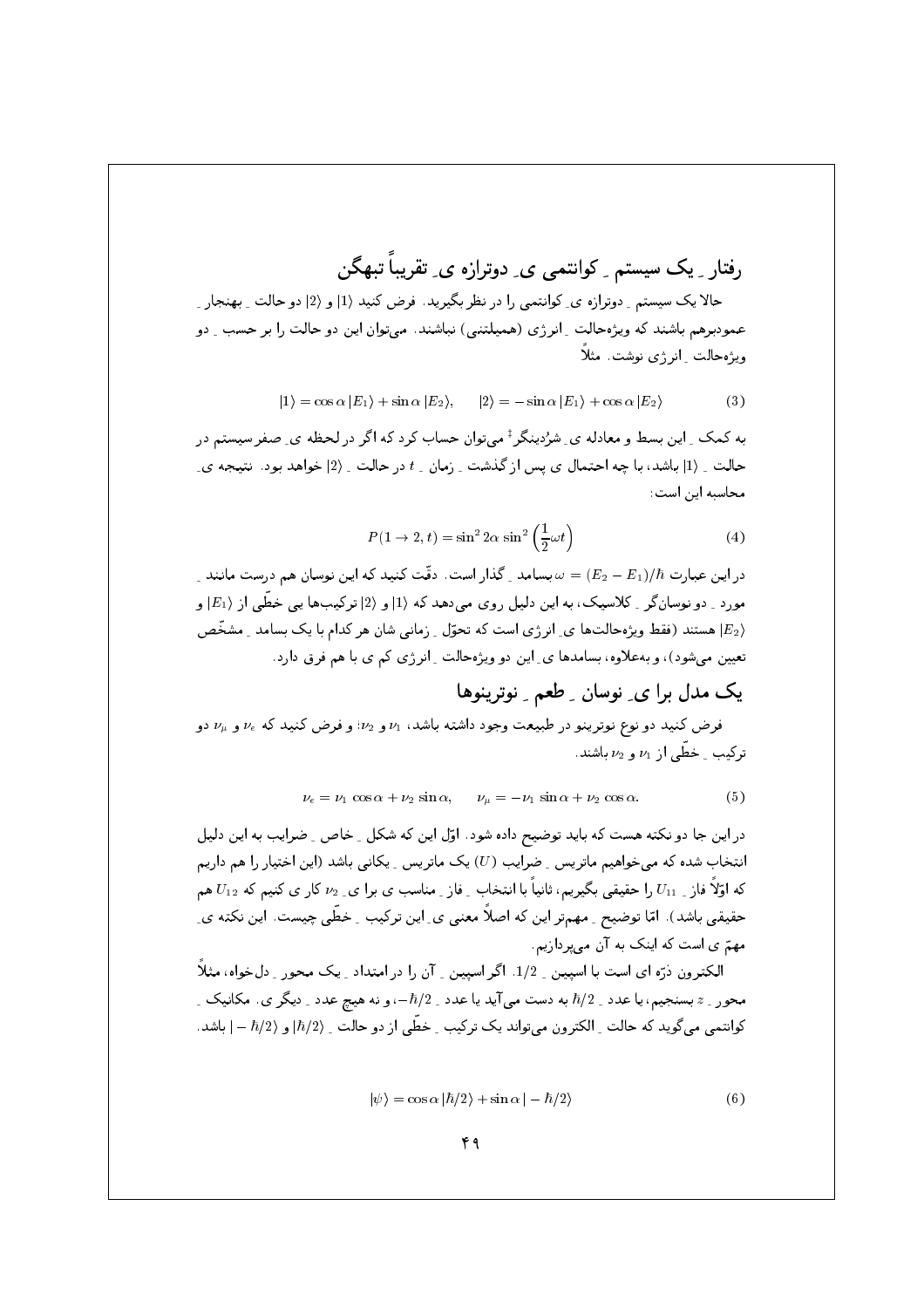دقّت کنید که  $|\psi\rangle$  ویژهبردار  $S_z$  نیست .  $S_z$  برا ی ِ این حالت (6) معیّن نیست (مگر حالتها ی ِ  $\hbar/2$  خاص پ $\alpha=0$  و  $\alpha=\pi/2$  . اگر  $S_z$  را برا ی ِحالت پ $(6)$  بسنجیم، با احتمال پ $\alpha=0$  عدد پ را به دست می آوریم، و با احتمال  $\sin^2\alpha$  عدد  $\hbar/2$  را . هیچ قاعده ای در مکانیک \_ کوانتمی نمی گوید که حالتها ی ِ مجاز ِ الکترون باید ویژهحالت ِ  $S_z$  باشند. امّا، قاعده ای در طبیعت هست که می گوید هر سیستم ِ ِ فیزیکی ای باید بار ِ الکتریکی ی ِ مشخّص ی داشته باشد؛ و این بار پایسته است. این جمله را میتوان این طور گفت: " هر حالت ِ یک سیستم ِ فیزیکی باید ویژهحالت ِ عمل٤گر ِ بار باشد." بس حالت ی مثل ع

$$
|\psi\rangle = a | \text{electron} \rangle + b | \text{position} \rangle \tag{7}
$$

حالت ِ هيچ سيستم ِ فيزيكي اي نيست. (دقّت كنيد (7) هيچ ربط ي به حالت ِ اتم ِ پُرْيترونيم ( =e+e) ندارد: تابع \_حالت \_ اتم \_ پُزيترونيم حاصل ضرب \_ تابع حالتها ي\_ الكترون و پُزيترون است. بار ِ الکتریکی ی ِ اتم ِ پُرٰیترونیم صفر است، در حال ی که بار ِ الکتریکی ی ِ (7) اصلاً مشخّص نىست.)

به چنین قاعدهها پی قاعدهها ی ِ اَبَرانتخاب می گویند. هر قاعده ی ِ اَبَرانتخاب ی متناظر است با یک عمل گر <sub>-</sub> هرمیتی و این اصل که حالتها ی ِ فیزیکی باید ویژهحالت <sub>-</sub> آن عمل گر <sub>-</sub> هرمیتی باشند.

در مدل ِ استاندارد ِ ِ دْرَّات ِ بِنيادي اصل ِ ابرانتخاب ی هست که می گويد ترکيبها يی مثل ِ ِ (5) حالت ِ فیزیکی ی ِ هیچ ذرّه ای نیستند. عددها ی ِ کوانتمی ای که باید پایسته باشند، تعداد ِ لِپتونها ي ِنوع ِ الكترون و تعداد ِ لپتونها ي ِ نوع ِ ميوئون اند. اين دو عدد ِ كوانتمي، عدد ِ لپتونی ی ِ نوع ِ الکترون و عدد ِ لپتونی ی ِ نوع میوئون نام دارند.

يس وقت ي تركيب ي مثل \_ (5) را مي نويسيم، در واقع فرض كرده ايم كه اين اصل \_ ابرانتخاب معتبر نیست، یا به بیان ِ دیگر، فرض کرده ایم عددها ی ِ لپتونی ی ِ نوع ِ الکترون و نوع ِ میوئون هیچ کدام به تنهایی پایسته نیستند، امّا هنوز مجموع ِ این دو عدد پایسته است.

وقت ی مـیگویـیـم جـرم ِ دْرّه ای  $m$  اسـت، یـعـنـی بـیـن ِ انـرژی و تـکـانـه اش رابـطـه ی ِ برقرار است. اینک فرض کنید چیزها یی که در طبیعت به نام ِ نوترینو ی ِ  $E^2-c^2\,P^2=m^2\,c^4$ الکترون و نوترینو ی ِ میوئون می شناسیم در واقع ترکیبها ی ِ (5) باشند. بهعلاوه، فرض کنید که  $\nu_1$  و  $m_2$  جرمها ی ِ مختلف ی داشته باشند،  $m_1$  و  $\nu_2$ 

فرض کنید که در لحظه ی ِ d = 0 یک نوترینو ی ِ الکترون، یعنی ترکیب ِ ِ (5)، در میداً ِ مختصّات به وجود بیاید (مثلاً از یک وایاشی ی ِ بتا). فرض کنید که تکانه ی ِ این نوترینو ی ِ الکترون p و در  $\nu_2$  راستا ی ِ محور ِ  $x$  باشد. معنی ی ِ این حرف این است که در  $t=0$  دو نوترینو، یک ی  $\nu_1$  و دیگری به وجود آمده اند و تکانه ی ِ هر دو p و در راستا ی ِ  $x$  است. فرض کنید که p از m1 c و m2 خیل ی بزرگتر باشد. در این صورت انرژ ی ت $\nu_1$  و  $\nu_2$  چنین است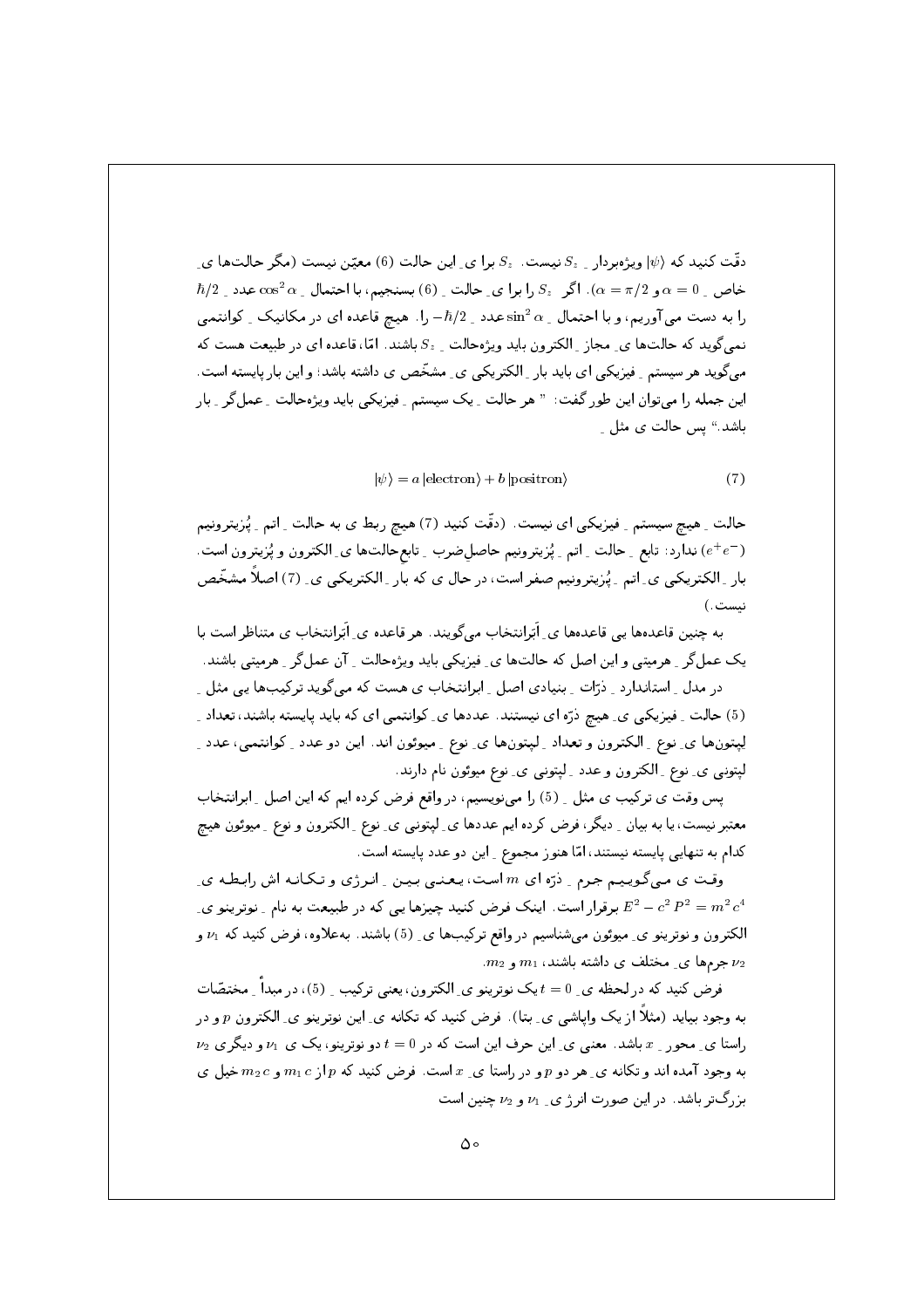$$
E_i = c p + \frac{m_i^2 c^3}{2p} \tag{8}
$$

دقّت کنید که  $E_1$  و  $E_2$  فرق دارند. پس این  $\nu_e$  ویژهحالت ِ انرژی نیست! دلیل اش هم خیلبی ساده است:  $\nu_e$  ترکیب ِ خطّی ی ِ 1⁄2 و 1⁄2 است که جرمها ی ِ مختلف ی دارند، پس خود اش جرم ِ مشخّص ی ندارد.

ببینیم تحوّل ِ زمانی ی ِ  $\nu_e$  چیست. ابتدا توجّه میکنیم که چون  $p$  از  $m_1\,c$  و  $m_2\,c$  خیل ی بیش تر است، هم  $\nu_1$  و هم  $\nu_2$  فرانسبیّتی اند، یعنی با تقریب ۱ بسیار خوب ی سرعتها ی ِ شان همان سرعت ِ نور است. به بیان ِ دیگر، با تقریب ِ بسیار خوب ی معادله ی ِ مسیر ِ هر دو  $x = c t$ است. اکنون داریم

$$
E_i t - p x = c p t + \frac{m_i^2 c^3}{2p} t - p x = \frac{m_i^2 c^3 t}{2p}
$$
 (9)

از این جا به سادهگی می توان دید که با گذشت پزمان چه روی می دهد:

$$
\nu_e(t,x) = \cos \alpha \, e^{-i(E_1 t - px)/\hbar} \, \nu_1(0,0) + \sin \alpha \, e^{-i(E_2 t - px)/\hbar} \, \nu_2(0,0). \tag{10}
$$

و بس از گذشت مسافت  $\ell$  خواهیم داشت

$$
\nu_e(\ell) = (\text{phase}) \times \left( \cos \alpha \nu_1(0,0) + \sin \alpha \exp \left( i \frac{\Delta m^2 c^2 \ell}{p \hbar} \right) \nu_2(0,0) \right)
$$
(11)

در اینجا  $m_1^2=m_2^2-m_1^2=0$ . اختلافِفاز ی که به این ترتیب بین ِ مؤلفهها ی ِ  $\nu_1$  و  $\nu_2$  ظاهر می شود باعث می شود که پس از طی ی ِ مسافت ِ  $\ell$ ، نوترینو یی که در ابتدا ع $\nu_e$  بوده با احتمال ِ با

$$
P(\nu_e \longrightarrow \nu_\mu) = \sin^2 2\alpha \sin^2 \left(\frac{\Delta m^2 c^2 \ell}{2p\hbar}\right) \tag{12}
$$

به  $\nu_\mu$  تبدیل شود . طول موج \_ این نوسان \_ طعم \_ نوترینو برابر است با

$$
\lambda = \frac{2hp}{\Delta m^2 c^2} \tag{13}
$$

اپن طول موج ۔ نوسان می تواند یک مقدار ۔ بزرگ باشد. مثلاً برا ی ِ نوتِر پنوها یے ِ با تکانه ی ِ در حدود  $\Delta m^2$  (0.1  $\Delta m^2$  در حدود  $\Lambda \, (0.1 \, eV/c^2)^2$  باشد،  $\Lambda$  در حدود  $\Delta m^2$  (100 MeV/ $c$ خلاصه: فرض کنید  $\nu_e$  و  $\nu_u$ واقعاً ترکیبها ی ِ (5) از  $\nu_1$  و  $\nu_2$  باشند، و  $\nu_1$  و  $\nu_2$  کم ی اختلاف ِ جرم داشته باشند. اگر در یک جا در نتیجه ی ِ یک وایاشی ی ِ بتا، یک ع $\nu_e$  درست شد، این نوترینو پس از طبی ی ِ مسافت ِ 2/2 دیگر  $\nu_e$  نیست،  $\nu_\mu$  است! این رفتوبرگشت ِ " یک" نوترینو بین ِ دو طعم ِ الكترون و ميوئون، نوسان \_ طعم نام دارد.

## چند مرجع برا ی ِ مطالعه ی ِ بیشتر

[1] J. Steinberger: "What do we learn from Neutrinos?", Science, vol. 259 (26 Mar  $1993$ ).